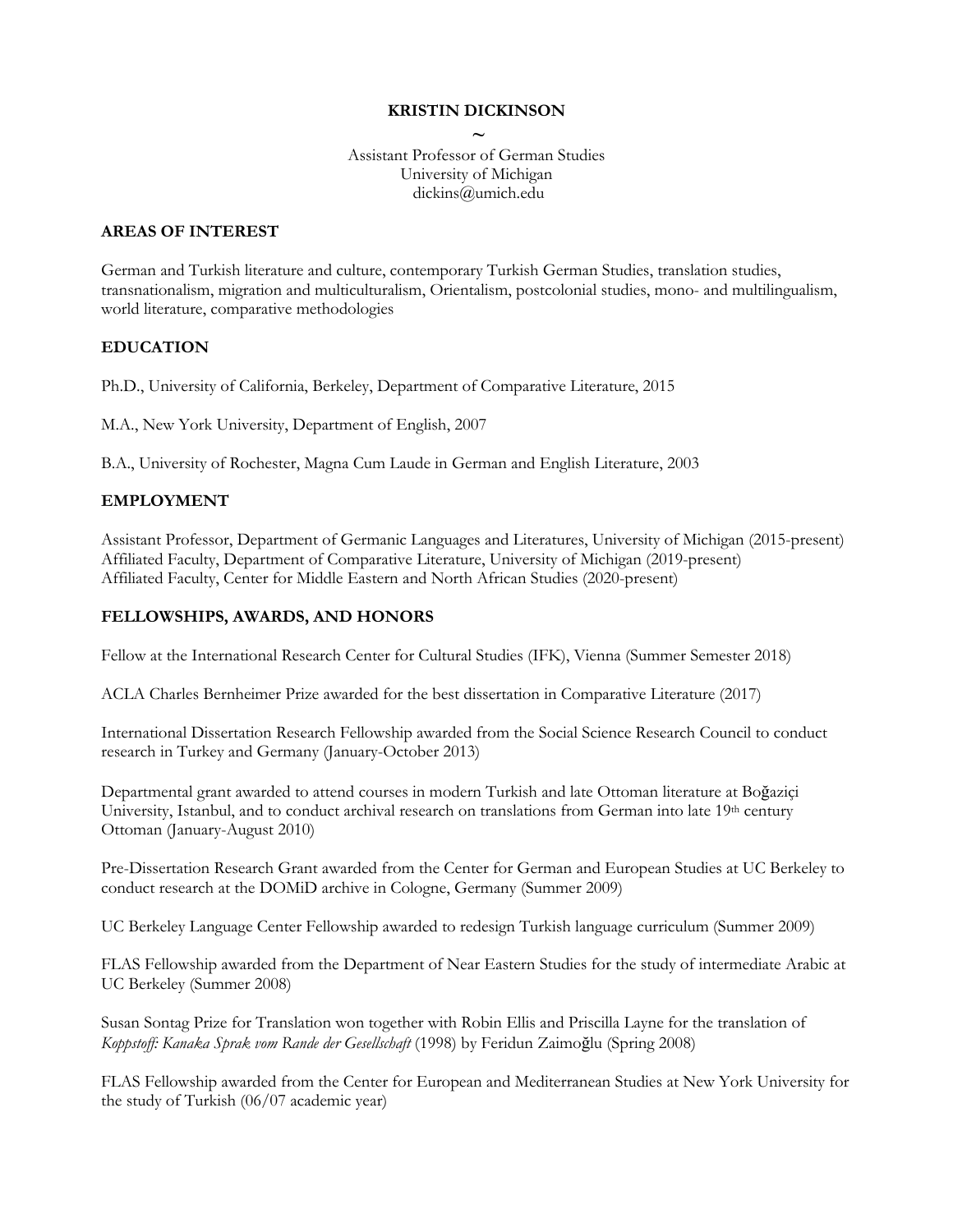Fellowship from the American Research Institute in Turkey to attend the Intensive Advanced Turkish Language and Culture Program at Boğaziçi University, Istanbul (Summer 2006)

Joseph O'Conner Award granted to the most outstanding woman in the University of Rochester English department to fund first year of graduate study program in English literature (Fall 2003)

Fulbright English Teaching Assistantship to Vienna, Austria, (03/04 academic year, declined)

Robert Bosch Fellowship awarded to teach English literature and conversation courses at the University of Potsdam, Germany (03/04 academic year)

#### **BOOKS**

*DisOrientations: German-Turkish Cultural Contact in Translation (1811-1946).* (University Park: Penn State University Press, 2021)

### **PEER REVIEWED ARTICLES AND BOOK CHAPTERS**

- "Not Like a Native Speaker: Multilingualism in Translation," (in progress; provisionally accepted to PMLA volume on *Options for Teaching German Literature and Culture of the 20<sup>th</sup> and 21st Century*).
- "Strange Stars in Constellation: Özdamar, Lasker-Schüler, and the Archive," (forthcoming in *Minorities and Minority Discourses in Germany since 1990: Intersections, Interventions, Interpolations* with Berghahn Books).
- "Zafer Senocak's "Turkish Turn": Acts of Crosslinguistic Remembrance in *Kösk* (*The Pavilion*)*.*" *New German Critique.* No. 134. August 2018.
- "Sabahattin Ali's Translingual Transnationalism: A Critical Introduction." *Turkish-German Studies Yearbook*. Vol 8. Spring 2017.
- "Intervening in the Humanist Legacy: Sabahattin Ali's Kleist Translations." *Turkish-German Studies Yearbook*. Vol 8. Spring 2017.
- "*Who Said Heimat? I'm Only Renting*. A Critical Introduction." *TRANSIT: A Journal of Travel, Migration and Multiculturalism in the German-speaking world*. Vol 11.1. Spring 2017.
- "Where Language Is Ripped Apart: Absence and Illegibility in Bilge Karasu's *The Garden of Departed Cats*." *Critical Multilingualism Studies*. Vol 2.1. Spring 2014.
- "Linguistic Rebellion in Feridun Zaimoğlu's *Koppstoff*." Co-authored with Robin Ellis and Priscilla Layne. *Feridun Zaimoğlu (Contemporary German Culture Series).* Ed. Tom Cheesman and Karin Yeşilada, University of Wales Press, 2012.
- "Translating Communities: Rethinking the Collective in Feridun Zaimoğlu's *Koppstoff*." Co-authored with Robin Ellis and Priscilla Layne. *TRANSIT: A Journal of Travel, Migration and Multiculturalism in the German-speaking world*. Vol 4.1. Fall 2008.

# **BOOK REVIEWS**

Review of Berna Güneli's *Fatih Akın's Cinema and the New Sound of Europe,* in *EuropeNow* (June 2020).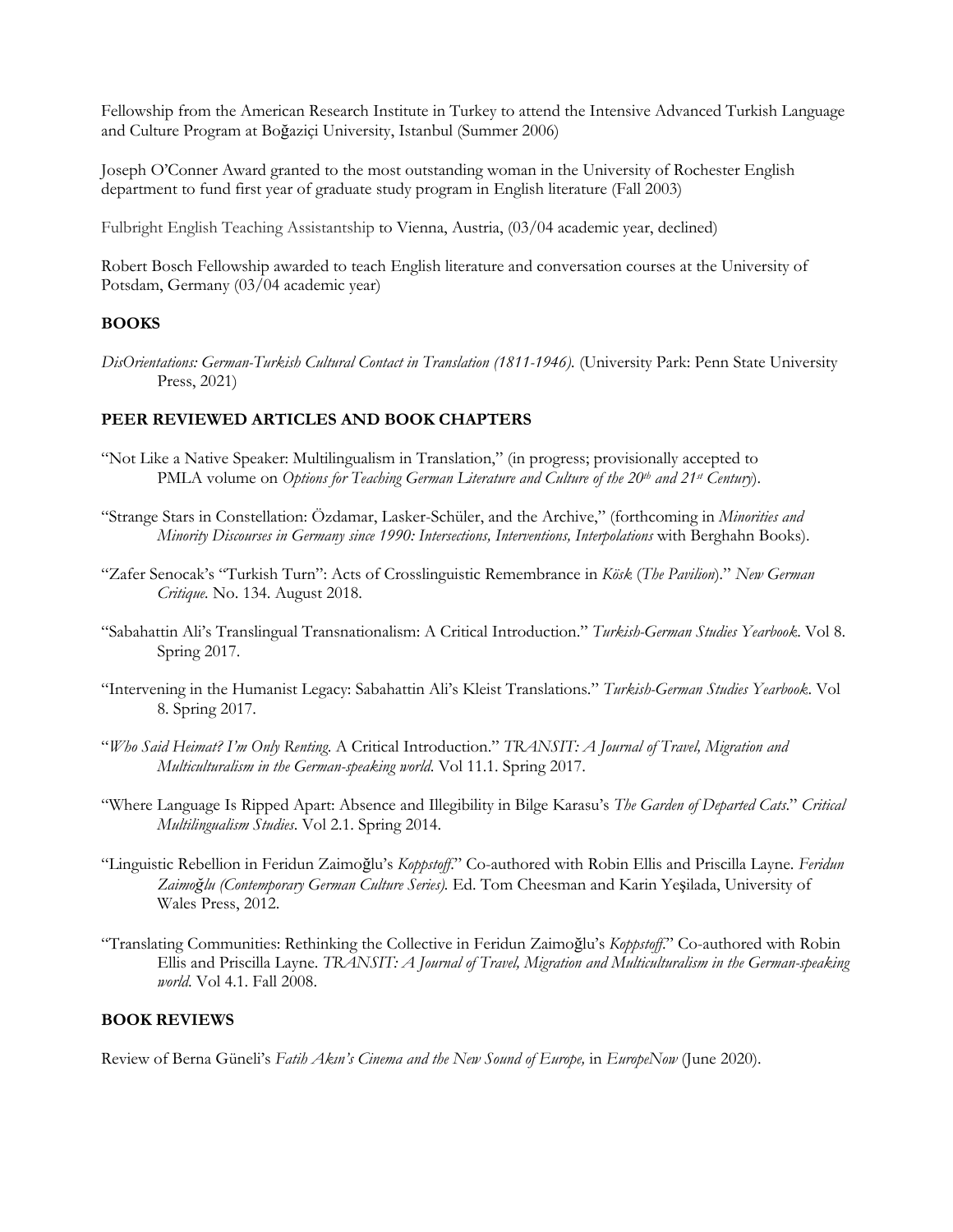- Review of Kristin Mendicino's *Prophecies of Language: The Confusion of Tongues in German Romanticism,* in *Monatshefte,*  Vol. 110, No. 1 (2018).
- Review of B. Venkat Mani's *Recoding World Literature: Libraries, Print Culture, and Germany's Pact with Books*, in *Seminar*, Vol. 54, No. 2 (2018).

# **TRANSLATIONS**

(Translated from Turkish). Zafer Şenocak, "The smell of fresh paint." *AGNI*. Forthcoming in Fall 2021.

(Translated from Turkish). Zafer Şenocak, Three poems from *First Light*. *Another Chicago Magazine*. July 2021.

(Translated from German). Zafer Şenocak, "Church Bells in Istanbul" and "Lost Letters - Empty Archives." *TRANSIT: A Journal of Travel, Migration and Multiculturalism in the German-speaking world*. Spring 2021.

(Translated from Turkish). Ahmet Haşim, *The Frankfurt Travelogue*, excerpts. *EuropeNow.* April 2020.

(Translated from Ottoman Turkish). Sabahattin Ali, "The Comprehensive Germanistan Travelogue." Cotranslated with Zeynep Seviner. *Turkish-German Studies Yearbook*. Vol 8 Spring 2017.

(Translated From German). Selim Özdoğan, "Vibration Background." *TRANSIT: A Journal of Travel, Migration and Multiculturalism in the German-speaking world*. Spring 2012.

(Translated from Turkish). Bejan Matur, "First Marks of Human Wisdom: Constellations, Inscriptions." PEN Poetry Slam. November 2010.

(Translated from German). Feridun Zaimoğlu, *The Black Virgins.* Co-translated with Robin Ellis. Surtitles for the international production by Ballhaus Naunynstrasse. Summer 2010.

(Translated from German). "The Knowledge Holder Doesn't Choke on Cleverness." Selection from Feridun Zaimoğlu's *Koppstoff,* translated together with Robin Ellis and Priscilla Layne. *Words Without Borders* special issue: *Twenty Years After: Germany Then and Now*. November 2009.

(Translated from German). "Sistem versus Soopcoolture," and "Everything in This World is Fleeting." Selections from Feridun Zaimoğlu's *Koppstoff*, translated together with Robin Ellis and Priscilla Layne. *TRANSIT: A Journal of Travel, Migration and Multiculturalism in the German-speaking world*. Vol. 4.1. Fall 2008.

Consultant editor for translation of the novel *Orphee* from Turkish into English. (Eray, Nazlı. *Orpheus*.Trans. Robert Finn. Austin: Center for Middle Eastern Studies, University of Texas at Austin Press, 2006).

# **EXHIBITIONS**

"Visualizing Translation: Heimat and Homeland in Detroit and Dortmund"

(In Progress: This exhibition brings together the photojournalism of Iranian-German Peyman Azhari and USbased Theon Delgado Sr. in order to draw connections between the subject matter of each artist's work: the diverse, multilingual populations of the postindustrial cities Dortmund and Detroit. An exhibition in the Downtown Ann Arbor Public Library will run from October-November 2021; it will consist of photographs from Azhari's *Heimat 132* and Delgado's *3 Miles Thru Southwest*, background information on previous art projects that have drawn comparisons between the Ruhr Region in Germany and Detroit, and reflection on the new modes of comparison that emerge in the interstices of Azhari and Delgado's photography. An additional life-size street art installation on Vernor Ave in Detroit will be up from Fall 2021 through Spring 2022.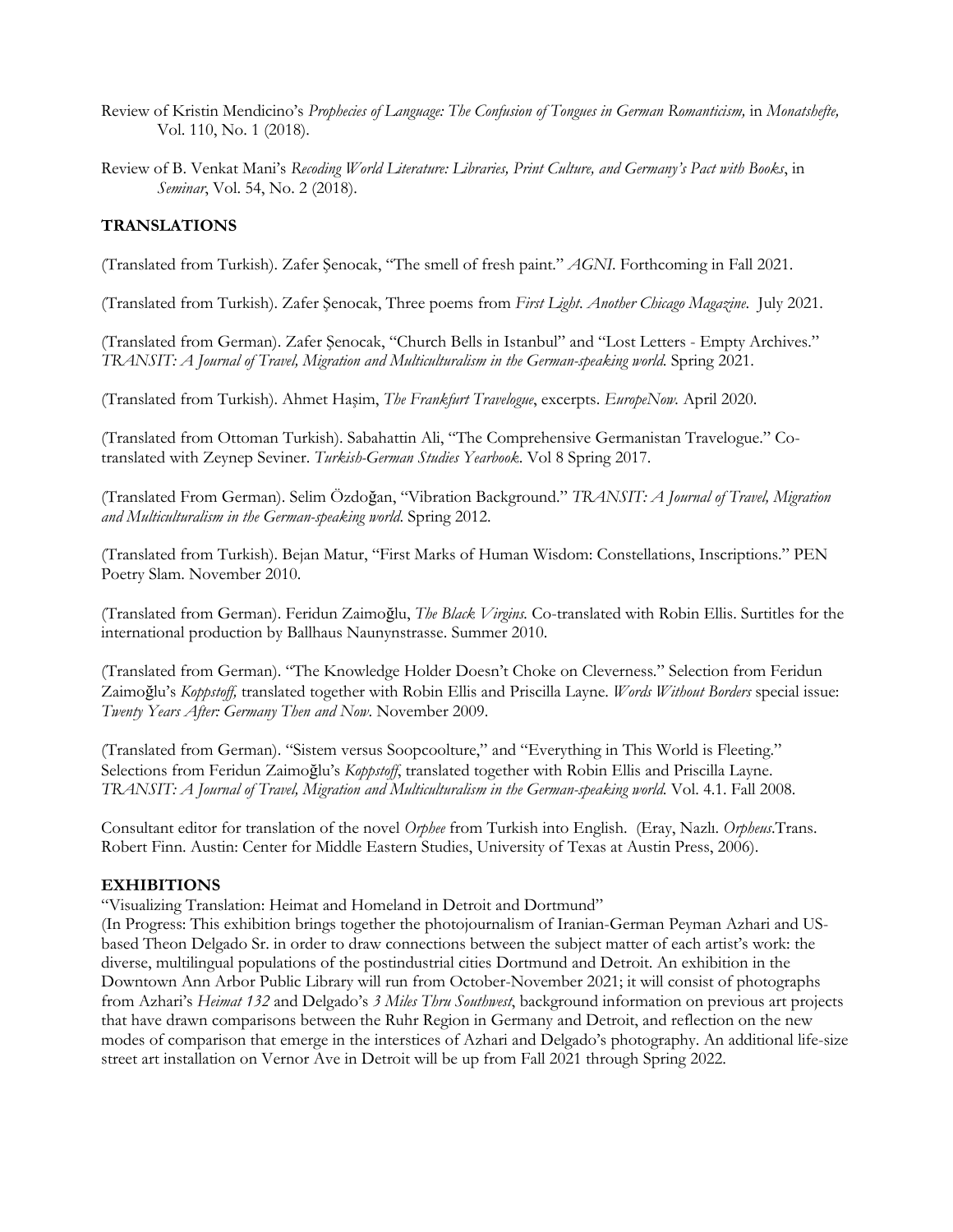# **INTERVIEWS**

"Who said Heimat?: An interview with Selim Özdogan." *TRANSIT: A Journal of Travel, Migration and Multiculturalism in the German-speaking world*. Vol 11.1. Spring 2017.

# **INVITED TALKS**

University of North Carolina, Chapel Hill, April 2019 Paper Title: "World Literature as Translational Multiplicity" (Cancelled due to COVID)

Bilkent University, Ankara, Department of Turkish Literature, May 2018 Paper Title: "Contested Images of Europe in the Life and Work of Friedrich Schrader"

IFK - International Research Center for Cultural Studies, University of Art and Design Linz, April 2018 Paper Title: Translating Turanism: German-Turkish Cultural Relations of the Early 20th Century

University of Columbia, Deutsches Haus, October 2016 Paper Title: "Planetary Perspectives on the Archive in Emine Sevgi Özdamar's *Seltsame Sterne*"

University of Arizona German Department, March 2011 Paper Title: "Reading the Turkish Republic against Weimar Germany: A Dual Critique of Modernity in Sabahattin Ali's *Kürk Mantolu Madonna*"

### **PAPERS AND PRESENTATIONS**

German Studies Association, September 2020 Paper Title: "The Photograph as a Site of Multilingual Encounter in Peyman Azhari's *Heimat 132*" Seminar Title: Noncitizenship and Artistic Practice

Modern Language Association, January 2020 Paper Title: "A Language in Flames: Poetic Impossibilities in the Works of Zafer Şenocak, Paul Celan, and Yunus Emre" Panel Title: Paul Celan in the World

American Comparative Literature Association, March 2019 Paper Title: "Turkey in the Eye of Europe: The 2008 Frankfurt Book Fair" Seminar Title: "Europe" in Contemporary Literature

German Studies Association, September 2018 Paper Title: "Interrogating Europe: Translating the Civilizing Mission" Seminar Title: Critical European Studies

Heinrich Heine University, Düsseldorf, April 2018 Paper Title: "Translating Turanism: German-Turkish Cultural Relations of the Early 20th Century" Conference Title: Literature, Migration and Translation

University of Michigan, Center for Islamic Studies, November 2017 Invited Talk: "Entangled Histories of Translation: German Ottoman Literary Relations across the 19th Century"

American Comparative Literature Association, July 2017 Paper Title: Goethe Reading Diez: Constantinople and the Genesis of World Literature Seminar Title: Returns to Istanbul: Comparative Literature Invented and Reinvented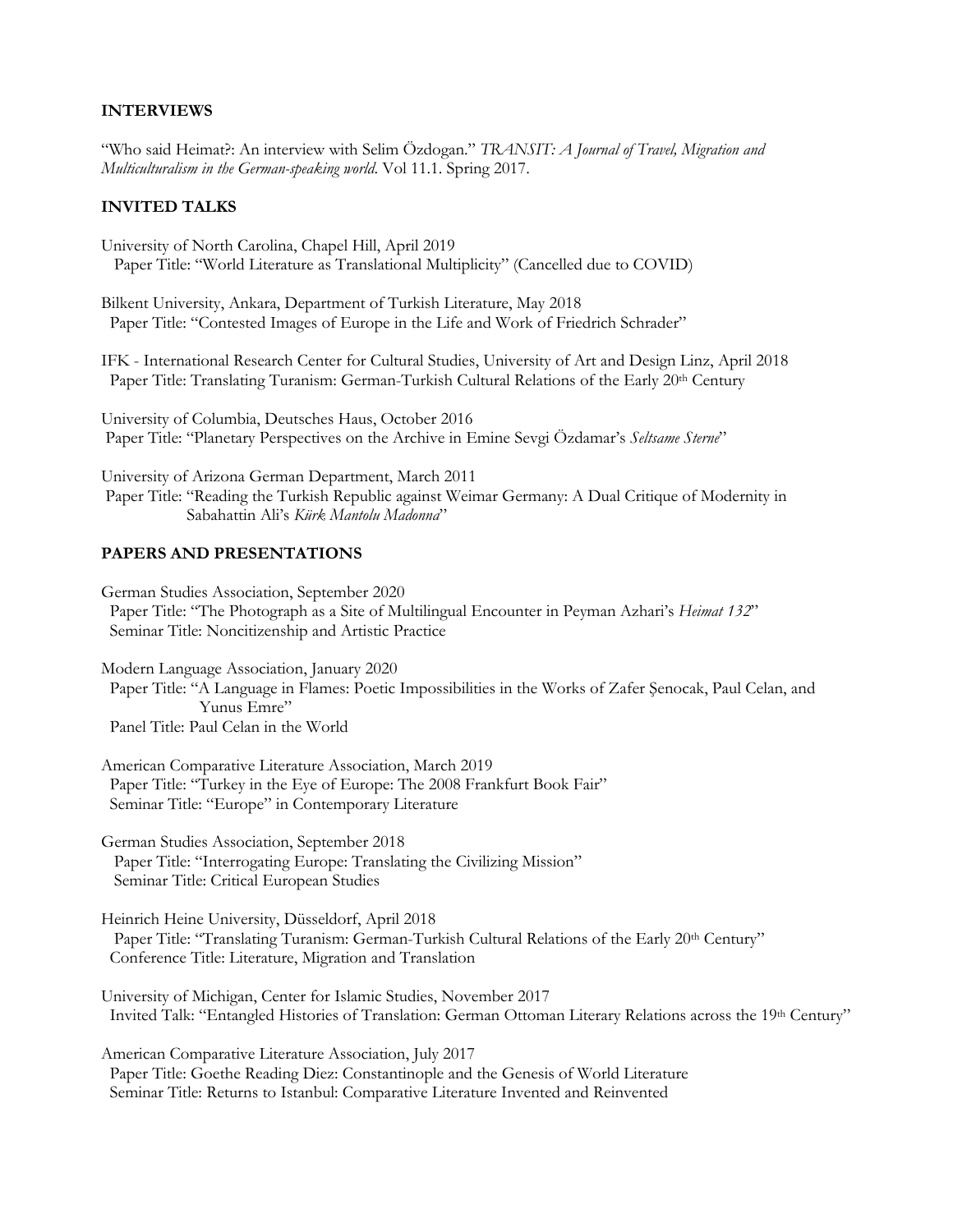UMass Amherst, March 2017 Paper Title: "Planetary Perspectives on the Archive in Emine Sevgi Özdamar's *Seltsame Sterne*" Conference: Minorities and Minority Discourses in Germany since 1990

German Studies Association, October 2016 Participant in the Seminar Germany and the Global South

SUNY Binghamton, April 2016 Paper Title: "Playing by the Rules? : Translating for and against *Leitkultur*" Colloquium: Dis-Placements, Refuges and Other Cultural Belongings

American Comparative Literature Association, March 2016 Paper Title: "Performances of Translatability in Pamuk's *Snow*" Panel Series: Performing Translation

University of Michigan, Center for International Relations, November 2015 Paper Title: " Yes We Can': Angela Merkel's Turn of Rhetoric" Rountable Title: "Refugees and the Migration Crisis in Europe"

German Studies Association, October 2015 Paper Title: "Zafer Senocak's "Turkish Turn": Acts of Crosslinguistic Remembrance in *Gefährliche Verwandtschaft* and *Kösk*" Panel Series: Critical Memory Studies

New York University, March 2015 Paper Title: "Intervening in the Humanist Legacy: Ali and Kleist" Conference Title: "Transnational Perspectives on the Life and Work of Sabahattin Ali"

German Studies Association, September 2014 Paper Title: "Translations with No Original: Reading *Werther* in Ottoman" Seminar Title: "Turkish German Studies: Past, Present and Future"

American Comparative Literature Association, March 2014 Paper Title: "An Alternative Paradigm of Untranslatablity: Bilge Karasu's Critical *Öz Türkçe*" Panel Title: "The Right to Untranslatablity"

Middle Eastern Studies Association, October 2013 Paper Title: "Recontextualizing Late Tanzimat Translation Movements: A Turkish German Comparative Analysis" Panel Title: "Comparative Perspectives on Ottoman and Turkish Studies: Why, and How?"

Modern Language Association, January 2013 Paper Title: "Processes of Unknowing in Kafka and Karasu" Panel Title: "Translation Unbound: Outside the Subject of Germany," organized by the division for 20th century German literature

German Studies Association, September 2011 Paper Title: "Translating Surfaces: A Dual Critique of Modernity in Sabahattin Ali's *Kürk Mantolu Madonna"*  Panel Title: "Germany's World Literatures"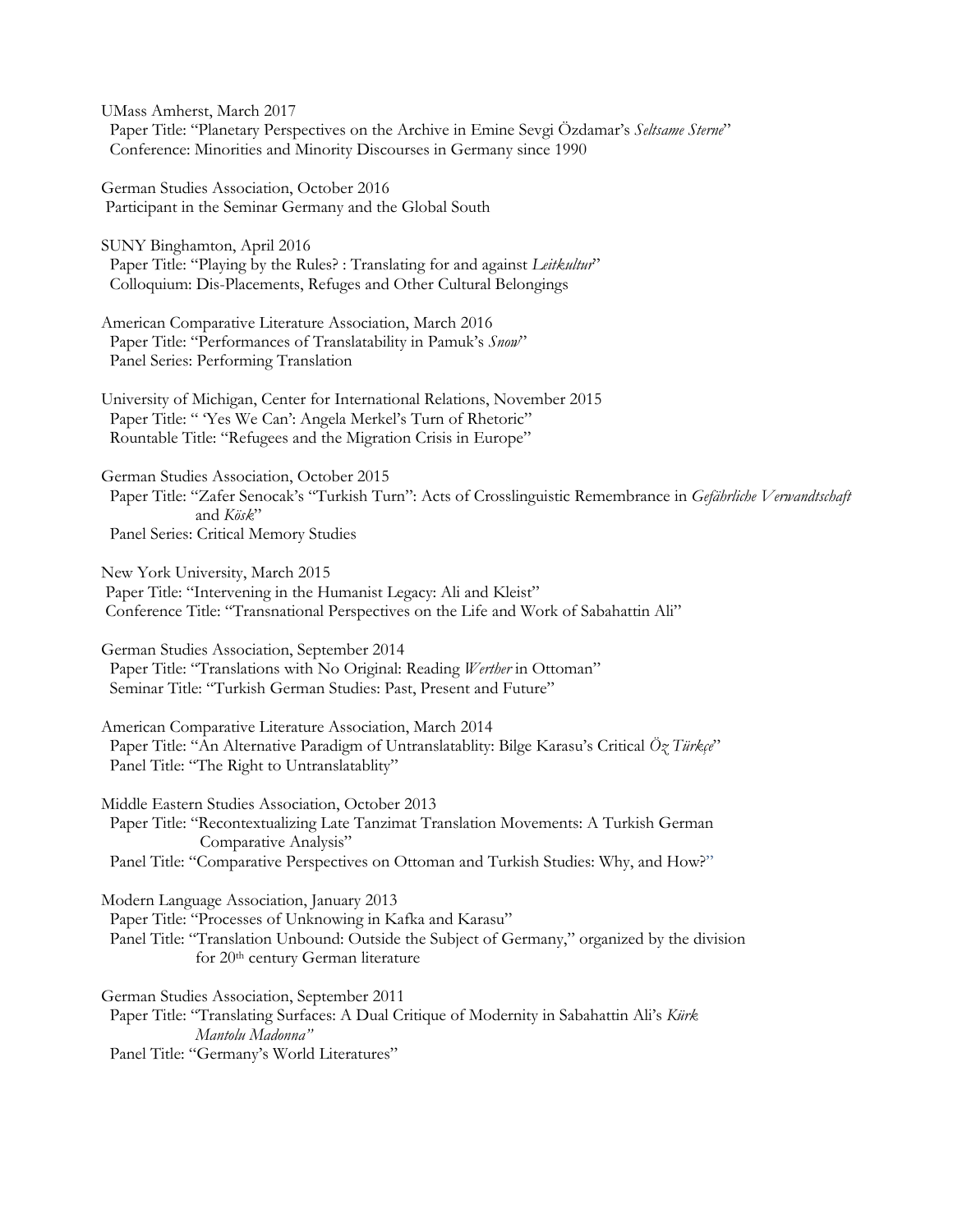Semiotic Circle of California at the University of California at Berkeley, January 2009 Paper Title: "Translating Multilingual Word Play in Zaimoğlu's *Koppstoff,"* co-presented with Robin Ellis and Priscilla Layne

Graduate Student Pre-Conference, Middle Eastern Studies Association, November 2006 Paper Title: "Desire and Self-Deception in Orhan Pamuk's *Yeni Hayat (The New Life)"* 

University of Virginia, April 2006 Paper Title: "Linguistic Border Crossings in Emine Sevgi Özdamar's *Mutterzunge"* Conference Title: "Worlding the Text"

### **SERVICE**

#### **Departmental**

Chair of the Committee for Diversity, Equity and Inclusion: 2018-present Faculty Ally for Diversity: September 2015 – present Lecturer Review Committee Member: Winter 2016, Winter 2017, Winter 2020, Winter 2021 Ad hoc Committee Member for Graduate Student Recruitment: Fall 2020 Member of the Curriculum Committee: Winter 2020 Member of the Executive Committee: 2016-2017 academic year Ad hoc Committee Member to Redesign German 540: Spring 2016

Dissertation Chair or Committee Member:

 German: Ariana Orozco, Emily Gauld, Elizabeth McNeil (co-chair), Onyx Henry Comparative Literature: Ali Bolcakan, Duygu Ergun (co-chair) English: Mathew Liberti Slavic: McKenna Marko Art History: Sarah Wheat

Preliminary Exams Committee Member: German: Emily Gauld, Özlem Karuç (co-chair), Elizabeth McNeil (co-chair), Rhiannon Muncaster (co-chair), Onyx Henry, Veronica Williamson (co-chair) Comparative Literature: Marina Mayorski, Berkay Uluç, Razieh Araghi

Advisor for Undergraduate Honors Thesis: German: Jamie Bahoura (Winter 2017), Elizabeth Woods (Winter 2020), Laura Stahl (2021)

Capstone Advisor for Certificate in Translation Studies: German: Elizabeth McNeil (Winter 2020) Comparative Literature: Ryan Sahijdak (Winter 2020)

#### **University of Michigan**

Faculty Mentor, Alamanya: Transnational German Studies RIW, September 2015 - present Advisory Board member, Graduate Certificate in Critical Translation Studies, Fall 2017-present Advisory Board member, Transcultural Studies Program, Fall 2017-present Faculty Mentor, Transnational Contemporary Literature RIW, September 2017-May 2019 Committee Member for Major Review of Nilay Sevinç (Turkish lecturer), Winter 2018

#### **Professional**

Peer Reviewer for *Traduction, Terminologie, Rédaction,* Spring 2021 Peer Reviewer for *Germany from the Outside: Rethinking German Cultural History in an Age of Displacement*, Fall 2020 Peer Reviewer for *World Literature Studies*, Winter 2020 Peer Reviewer for *Patterns of Prejudice*, Winter 2020 Peer Reviewer for *EuropeNow*, Spring 2019